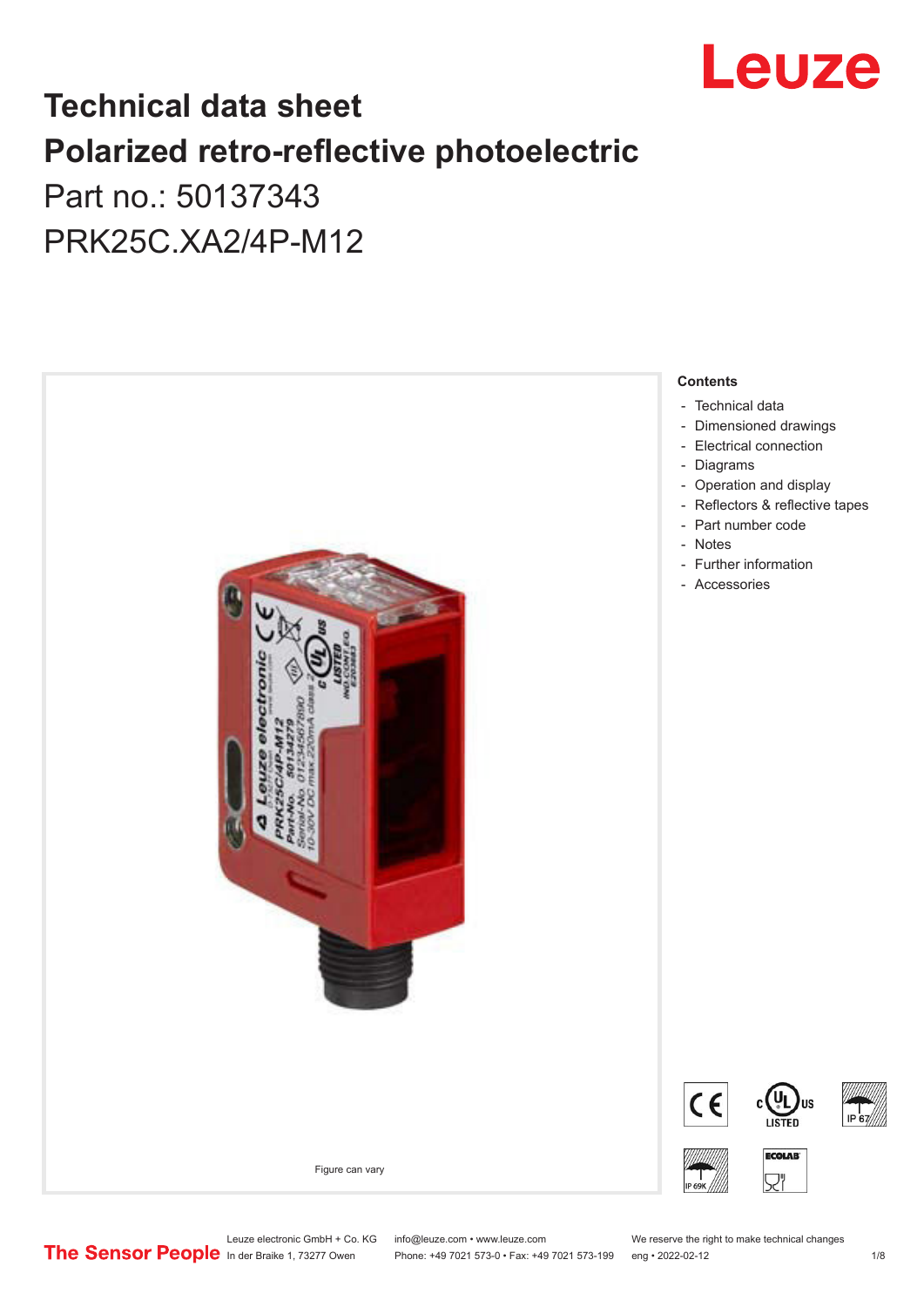## <span id="page-1-0"></span>**Technical data**

# Leuze

### **Basic data**

| <b>Peolo</b>              |                                                |                                         |  |
|---------------------------|------------------------------------------------|-----------------------------------------|--|
| Series                    |                                                | 25C                                     |  |
|                           | <b>Operating principle</b>                     | Reflection principle                    |  |
|                           | Application                                    | Detection of highly transparent bottles |  |
|                           |                                                | Detection of transparent films          |  |
|                           |                                                |                                         |  |
|                           | <b>Special version</b>                         |                                         |  |
|                           | <b>Special version</b>                         | Autocollimation                         |  |
|                           |                                                |                                         |  |
|                           | <b>Optical data</b>                            |                                         |  |
|                           | <b>Operating range</b>                         | Guaranteed operating range              |  |
|                           | <b>Operating range</b>                         | $05$ m, With reflector TK(S) 100x100    |  |
|                           | <b>Operating range limit</b>                   | Typical operating range                 |  |
|                           | <b>Operating range limit</b>                   | $06$ m, With reflector TK(S) 100x100    |  |
|                           | <b>Light source</b>                            | LED, Red                                |  |
|                           | Wavelength                                     | 640 nm                                  |  |
|                           | Transmitted-signal shape                       | Pulsed                                  |  |
|                           | <b>LED</b> group                               | Exempt group (in acc. with EN 62471)    |  |
|                           |                                                |                                         |  |
|                           | <b>Electrical data</b>                         |                                         |  |
| <b>Protective circuit</b> |                                                | Polarity reversal protection            |  |
|                           |                                                | Short circuit protected                 |  |
|                           |                                                |                                         |  |
|                           | Performance data                               |                                         |  |
|                           | Supply voltage U <sub>B</sub>                  | 10  30 V, DC, Incl. residual ripple     |  |
|                           | <b>Residual ripple</b>                         | 0  15 %, From $U_{\rm B}$               |  |
|                           | <b>Open-circuit current</b>                    | 020mA                                   |  |
|                           |                                                |                                         |  |
|                           | Outputs                                        |                                         |  |
|                           | Number of digital switching outputs 2 Piece(s) |                                         |  |
|                           | <b>Switching outputs</b>                       |                                         |  |
|                           | <b>Voltage type</b>                            | <b>DC</b>                               |  |
|                           | Switching current, max.                        | 100 mA                                  |  |
|                           | <b>Switching voltage</b>                       | high: ≥(U <sub>n</sub> -2.5V)           |  |
|                           |                                                | low: $\leq 2.5V$                        |  |
|                           |                                                |                                         |  |
|                           | <b>Switching output 1</b>                      |                                         |  |
|                           | Assignment                                     | Connection 1, pin 4                     |  |
|                           | <b>Switching element</b>                       | Transistor, PNP                         |  |
|                           | <b>Switching principle</b>                     | Light switching                         |  |
|                           |                                                |                                         |  |
|                           | Switching output 2                             |                                         |  |
|                           | Assignment                                     | Connection 1, pin 2                     |  |

| Switching output 2         |                     |
|----------------------------|---------------------|
| <b>Assignment</b>          | Connection 1, pin 2 |
| <b>Switching element</b>   | Transistor, PNP     |
| <b>Switching principle</b> | Dark switching      |
| q                          |                     |
|                            |                     |

### **Timing**

**Switching frequency** 1,500 Hz **Response time** 0.33 ms **Readiness delay** 300 ms

| <b>Connection 1</b>       |                 |
|---------------------------|-----------------|
| <b>Function</b>           | Signal OUT      |
|                           | Voltage supply  |
| <b>Type of connection</b> | Connector       |
| <b>Thread size</b>        | M <sub>12</sub> |
| <b>Type</b>               | Male            |
| <b>Material</b>           | <b>PUR</b>      |
| No. of pins               | 4-pin           |
| Encoding                  | A-coded         |

### **Mechanical data**

| Dimension (W x H x L)             | 15 mm x 42.7 mm x 30 mm              |
|-----------------------------------|--------------------------------------|
| <b>Housing material</b>           | <b>Plastic</b>                       |
| <b>Plastic housing</b>            | ABS                                  |
| Lens cover material               | <b>Plastic</b>                       |
| Net weight                        | 22 <sub>g</sub>                      |
| <b>Housing color</b>              | Red                                  |
| <b>Type of fastening</b>          | Through-hole mounting with M4 thread |
|                                   | Via optional mounting device         |
| <b>Compatibility of materials</b> | <b>ECOLAB</b>                        |

#### **Operation and display**

| Type of display                     | I FD                    |
|-------------------------------------|-------------------------|
| <b>Number of LEDs</b>               | 2 Piece(s)              |
| <b>Operational controls</b>         | Multiturn potentiometer |
| Function of the operational control | Sensitivity adjustment  |
| <b>Environmental data</b>           |                         |
| Ambient temperature, operation      | $-4060 °C$              |
| Ambient temperature, storage        | $-40$ 70 °C             |
|                                     |                         |

#### **Certifications**

| Degree of protection     | IP 67         |
|--------------------------|---------------|
|                          | IP 69K        |
| <b>Protection class</b>  | Ш             |
| <b>Certifications</b>    | c UL US       |
| <b>Standards applied</b> | IEC 60947-5-2 |
|                          |               |

#### **Classification**

| <b>Customs tariff number</b> | 85365019 |
|------------------------------|----------|
| <b>ECLASS 5.1.4</b>          | 27270902 |
| <b>ECLASS 8.0</b>            | 27270902 |
| <b>ECLASS 9.0</b>            | 27270902 |
| ECLASS 10.0                  | 27270902 |
| <b>ECLASS 11.0</b>           | 27270902 |
| ECLASS 12.0                  | 27270902 |
| <b>ETIM 5.0</b>              | EC002717 |
| <b>ETIM 6.0</b>              | EC002717 |
| <b>ETIM 7.0</b>              | EC002717 |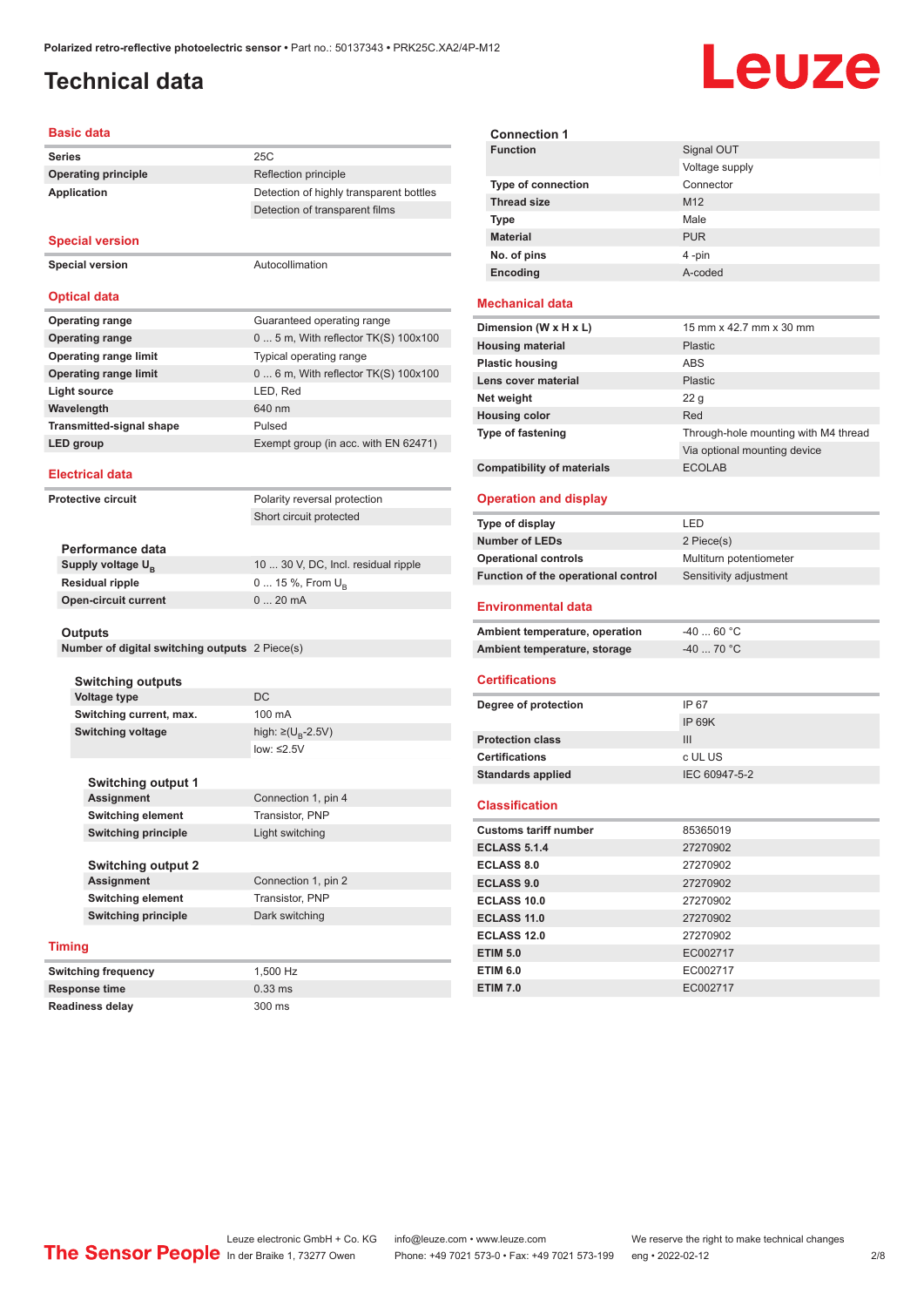# <span id="page-2-0"></span>**Dimensioned drawings**

Leuze

All dimensions in millimeters



# **Electrical connection**

**Connection 1**

| <b>Function</b>    | Signal OUT     |
|--------------------|----------------|
|                    | Voltage supply |
| Type of connection | Connector      |
| <b>Thread size</b> | M12            |
| <b>Type</b>        | Male           |
| <b>Material</b>    | <b>PUR</b>     |
| No. of pins        | 4-pin          |
| Encoding           | A-coded        |
|                    |                |

### **Pin Pin assignment** 1 V+<br>2 OU **2** OUT 2 **3** GND



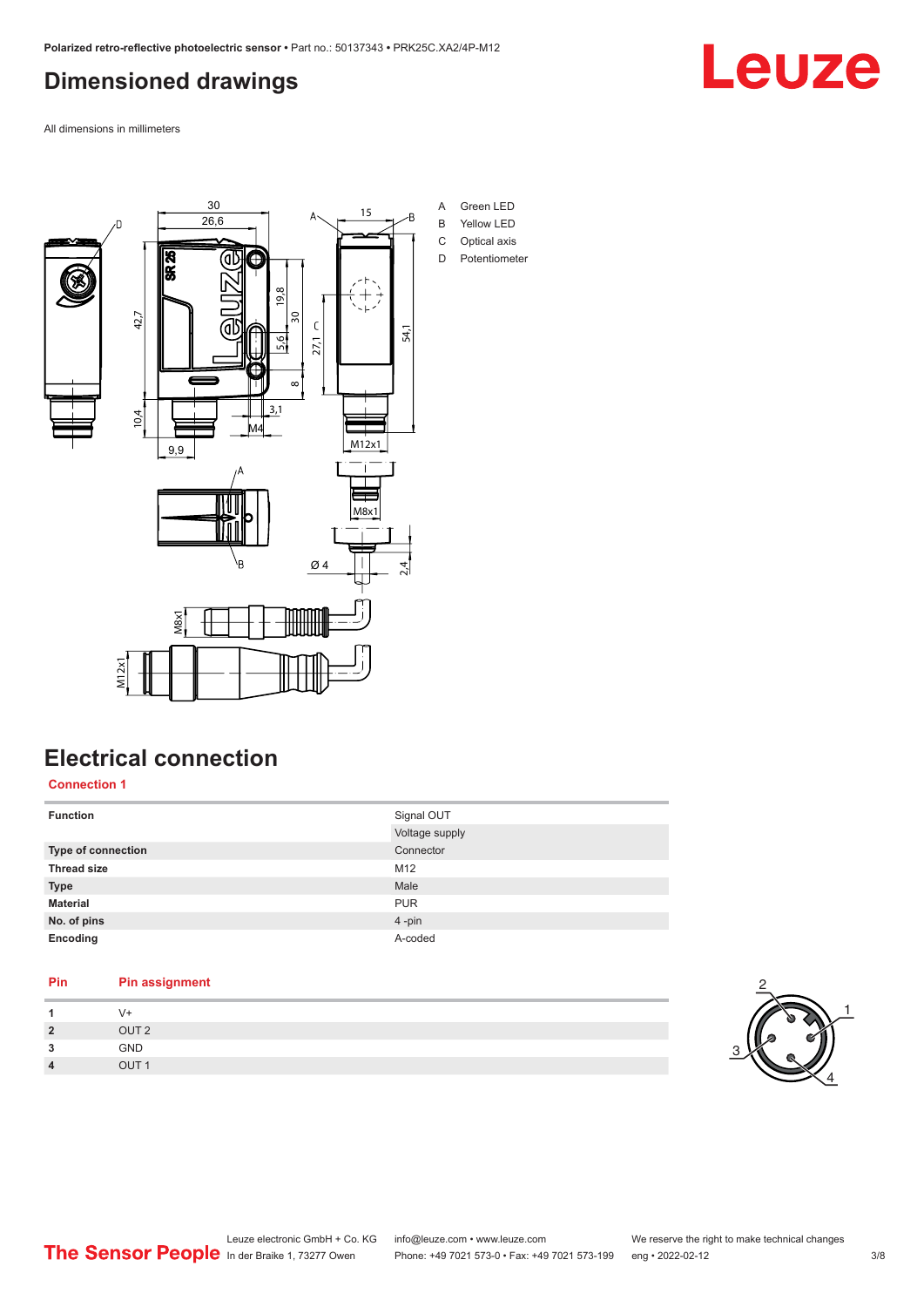## <span id="page-3-0"></span>**Diagrams**

# Leuze

Typ. response behavior (TKS100x100)



## Typ. function reserve



## y Function reserve

- 
- A TKS 100x100
- 
- 

# **Operation and display**

|                | )isplay                  | Meaninc               |
|----------------|--------------------------|-----------------------|
|                | Green, continuous light  | Operational readiness |
| $\overline{2}$ | Yellow, continuous light | Light path free       |

# **Reflectors & reflective tapes**

|                | Part no. | <b>Designation</b> | <b>Operating range</b><br><b>Operating range</b> | <b>Description</b>                                                                                                                                                                                                                     |
|----------------|----------|--------------------|--------------------------------------------------|----------------------------------------------------------------------------------------------------------------------------------------------------------------------------------------------------------------------------------------|
| $\overline{u}$ | 50117583 | MTKS 50x50.1       | 03m<br>03.5m                                     | Design: Rectangular<br>Triple reflector size: 1.2 mm<br>Reflective surface: 50 mm x 50 mm<br>Material: Plastic<br>Base material: Plastic<br>Chemical designation of the material: PMMA8N<br>Fastening: Through-hole mounting, Adhesive |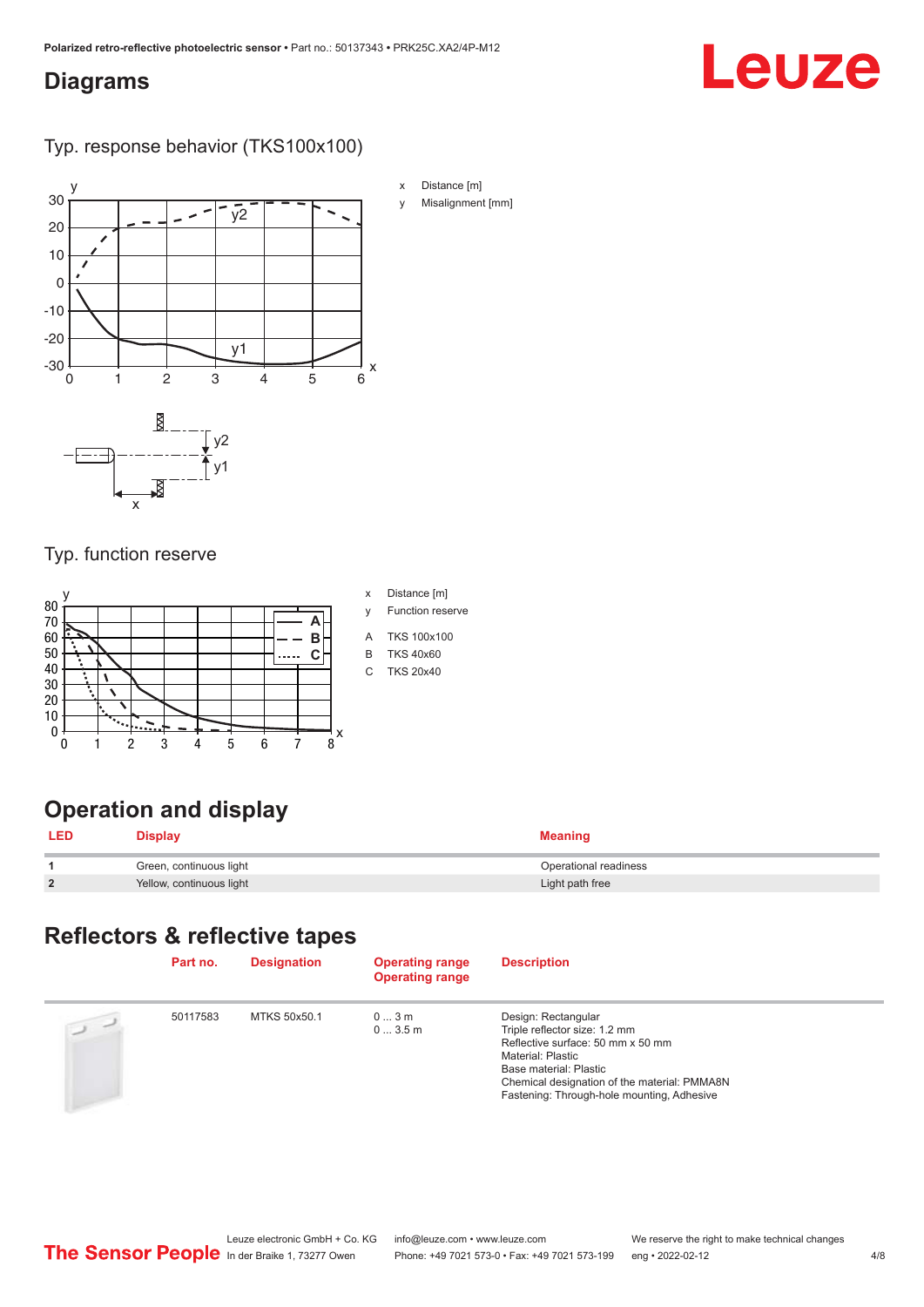# <span id="page-4-0"></span>**Reflectors & reflective tapes**

# Leuze

|               | Part no. | <b>Designation</b> | <b>Operating range</b><br><b>Operating range</b> | <b>Description</b>                                                                                                                                                                                                                            |
|---------------|----------|--------------------|--------------------------------------------------|-----------------------------------------------------------------------------------------------------------------------------------------------------------------------------------------------------------------------------------------------|
|               | 50106119 | REF 4-A-100x100    | 00.9m<br>01.1 m                                  | Design: Rectangular<br>Reflective surface: 100 mm x 100 mm<br>Material: Plastic<br>Chemical designation of the material: PMMA<br>Fastening: Self-adhesive                                                                                     |
|               | 50110192 | REF 6-A-50x50      | 02.2m<br>02.5m                                   | Design: Rectangular<br>Triple reflector size: 0.3 mm<br>Reflective surface: 50 mm x 50 mm<br>Material: Plastic<br>Chemical designation of the material: PMMA<br>Fastening: Self-adhesive                                                      |
|               | 50003192 | TK 100x100         | 05m<br>06m                                       | Design: Rectangular<br>Triple reflector size: 4 mm<br>Reflective surface: 96 mm x 96 mm<br>Material: Plastic<br><b>Base material: Plastic</b><br>Chemical designation of the material: PMMA8N<br>Fastening: Rear side can be glued            |
|               | 50022816 | <b>TKS 100X100</b> | 05m<br>06m                                       | Design: Rectangular<br>Triple reflector size: 4 mm<br>Reflective surface: 96 mm x 96 mm<br>Material: Plastic<br>Base material: Plastic<br>Chemical designation of the material: PMMA8N<br>Fastening: Through-hole mounting, Adhesive          |
| $\frac{1}{2}$ | 50081283 | <b>TKS 20X40</b>   | 0 1.7 m<br>02m                                   | Design: Rectangular<br>Triple reflector size: 2.3 mm<br>Reflective surface: 16 mm x 38 mm<br><b>Material: Plastic</b><br>Base material: Plastic<br>Chemical designation of the material: PMMA8N<br>Fastening: Through-hole mounting, Adhesive |
|               | 50040820 | <b>TKS 40X60</b>   | 02.5m<br>03m                                     | Design: Rectangular<br>Triple reflector size: 4 mm<br>Reflective surface: 37 mm x 56 mm<br>Material: Plastic<br>Base material: Plastic<br>Chemical designation of the material: PMMA8N<br>Fastening: Through-hole mounting, Adhesive          |

# **Part number code**

Part designation: **AAA25C d EE-f.GGH/iJ-K**

| AAA25C | Operating principle / construction<br>HT25C: Diffuse reflection sensor with background suppression<br>PRK25C: Retro-reflective photoelectric sensor with polarization filter<br>LS25C: Throughbeam photoelectric sensor transmitter<br>LE25C: Throughbeam photoelectric sensor receiver<br>DRT25C: Dynamic reference diffuse sensor |
|--------|-------------------------------------------------------------------------------------------------------------------------------------------------------------------------------------------------------------------------------------------------------------------------------------------------------------------------------------|
| d      | Light type<br>n/a: red light<br>I: infrared light                                                                                                                                                                                                                                                                                   |
| EE     | Light source<br>$n/a$ : LED<br>L1: laser class 1<br>L <sub>2</sub> : laser class 2                                                                                                                                                                                                                                                  |
| f      | Preset range (optional)<br>n/a: operating range acc. to data sheet<br>xxxF: Preset range [mm]                                                                                                                                                                                                                                       |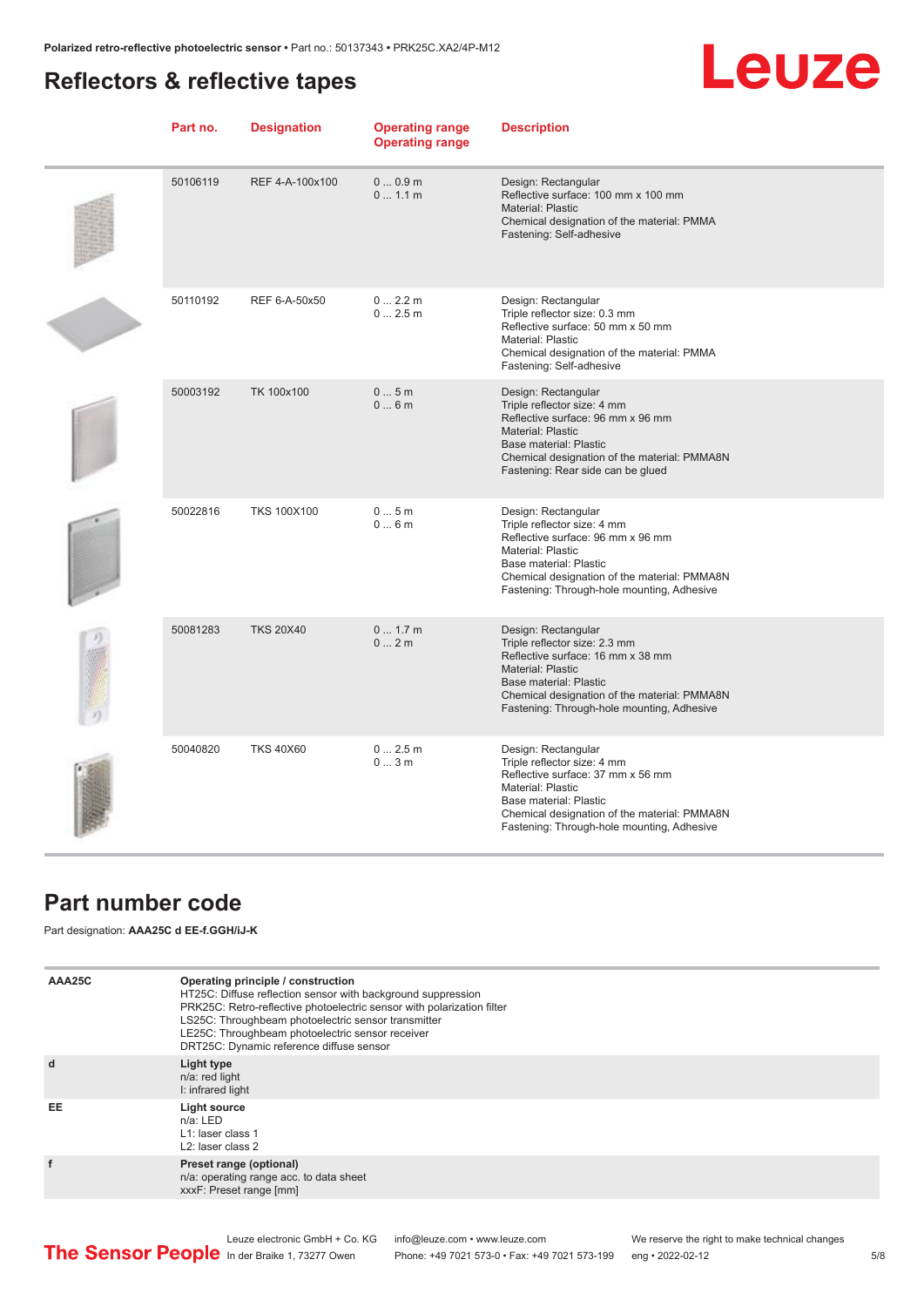## <span id="page-5-0"></span>**Part number code**

# Leuze

| GG        | <b>Equipment</b><br>A: Autocollimation principle (single lens)<br>S: small light spot<br>D: Detection of stretch-wrapped objects<br>X: extended model<br>HF: Suppression of HF illumination (LED)<br>XL: Extra long light spot<br>T: autocollimation principle (single lens) for highly transparent bottles without tracking<br>TT: autocollimation principle (single lens) for highly transparent bottles with tracking<br>F: Foreground suppression<br>R: greater operating range<br>SL: Slit diaphragm                                              |
|-----------|--------------------------------------------------------------------------------------------------------------------------------------------------------------------------------------------------------------------------------------------------------------------------------------------------------------------------------------------------------------------------------------------------------------------------------------------------------------------------------------------------------------------------------------------------------|
| H         | Operating range adjustment<br>1: 270° potentiometer<br>2: multiturn potentiometer<br>3: teach-in via button<br>R: greater operating range                                                                                                                                                                                                                                                                                                                                                                                                              |
| j.        | Switching output/function OUT 1/IN: Pin 4 or black conductor<br>2: NPN transistor output, light switching<br>N: NPN transistor output, dark switching<br>4: PNP transistor output, light switching<br>P: PNP transistor output, dark switching<br>X: pin not used<br>8: activation input (activation with high signal)<br>L: IO-Link interface (SIO mode: PNP light switching, NPN dark switching)<br>6: push-pull switching output, PNP light switching, NPN dark switching<br>G: Push-pull switching output, PNP dark switching, NPN light switching |
| J         | Switching output / function OUT 2/IN: pin 2 or white conductor<br>2: NPN transistor output, light switching<br>N: NPN transistor output, dark switching<br>4: PNP transistor output, light switching<br>P: PNP transistor output, dark switching<br>W: warning output<br>X: pin not used<br>6: push-pull switching output, PNP light switching, NPN dark switching<br>T: teach-in via cable<br>G: Push-pull switching output, PNP dark switching, NPN light switching                                                                                  |
| Κ         | <b>Electrical connection</b><br>n/a: cable, standard length 2000 mm, 4-wire<br>200-M12: cable, length 200 mm with M12 connector, 4-pin, axial (plug)<br>M8: M8 connector, 4-pin (plug)<br>M12: M12 connector, 4-pin (plug)<br>200-M8: cable, length 200 mm with M8 connector, 4-pin, axial (plug)                                                                                                                                                                                                                                                      |
|           | <b>Note</b>                                                                                                                                                                                                                                                                                                                                                                                                                                                                                                                                            |
| $\bullet$ | $\&$ A list with all available device types can be found on the Leuze website at www.leuze.com.                                                                                                                                                                                                                                                                                                                                                                                                                                                        |

# **Notes**

| <b>Observe intended use!</b>                                                                                                                                                                                                  |
|-------------------------------------------------------------------------------------------------------------------------------------------------------------------------------------------------------------------------------|
| $\%$ This product is not a safety sensor and is not intended as personnel protection.<br>$\%$ The product may only be put into operation by competent persons.<br>♦ Only use the product in accordance with its intended use. |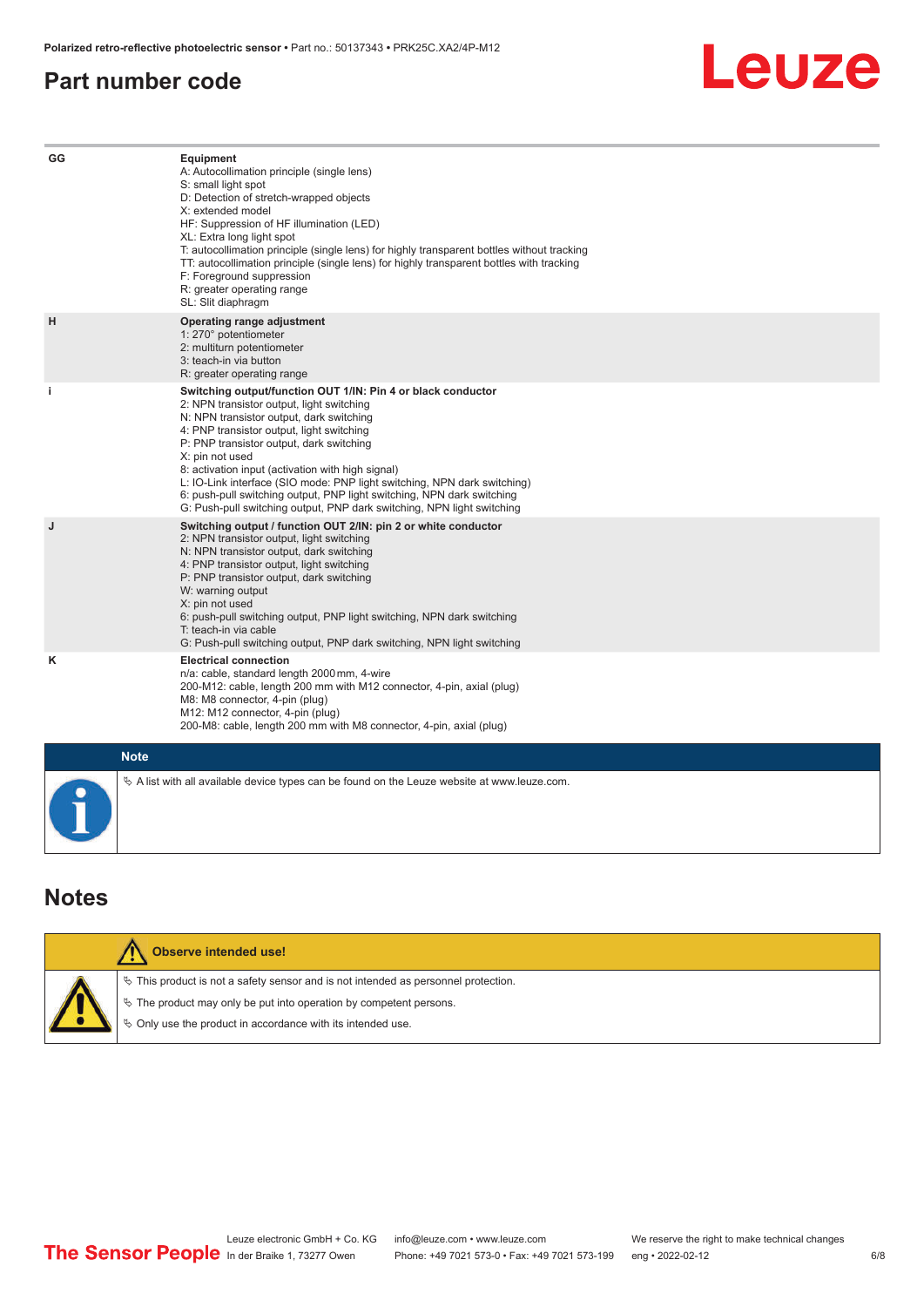# <span id="page-6-0"></span>**Further information**

Leuze

- Light source: Average life expectancy 100,000 h at an ambient temperature of 25 °C
- Sum of the output currents for both outputs 100 mA
- Use in safety-relevant applications in accordance with EN ISO 13849-1:2015, e.g. muting, protective field switchover of safety laser scanners

## **Accessories**

# Connection technology - Connection cables

|   | Part no. | <b>Designation</b>     | <b>Article</b>   | <b>Description</b>                                                                                                                                          |
|---|----------|------------------------|------------------|-------------------------------------------------------------------------------------------------------------------------------------------------------------|
| œ | 50130652 | KD U-M12-4A-V1-<br>050 | Connection cable | Connection 1: Connector, M12, Axial, Female, A-coded, 4-pin<br>Connection 2: Open end<br>Shielded: No<br>Cable length: 5,000 mm<br>Sheathing material: PVC  |
|   | 50130690 | KD U-M12-4W-V1-<br>050 | Connection cable | Connection 1: Connector, M12, Angled, Female, A-coded, 4-pin<br>Connection 2: Open end<br>Shielded: No<br>Cable length: 5,000 mm<br>Sheathing material: PVC |

## Mounting technology - Mounting brackets

| Part no. | <b>Designation</b> | <b>Article</b>   | <b>Description</b>                                                                                                                                                                                                            |
|----------|--------------------|------------------|-------------------------------------------------------------------------------------------------------------------------------------------------------------------------------------------------------------------------------|
| 50118543 | BT 300M.5          | Mounting bracket | Design of mounting device: Angle, L-shape<br>Fastening, at system: Through-hole mounting<br>Mounting bracket, at device: Screw type, Suited for M4 screws<br>Type of mounting device: Adjustable<br>Material: Stainless steel |

# Mounting technology - Rod mounts

| Part no. | <b>Designation</b> | <b>Article</b>  | <b>Description</b>                                                                                                                                                                                                                                           |
|----------|--------------------|-----------------|--------------------------------------------------------------------------------------------------------------------------------------------------------------------------------------------------------------------------------------------------------------|
| 50117829 | BTP 200M-D12       | Mounting system | Design of mounting device: Protection hood<br>Fastening, at system: For 12 mm rod<br>Mounting bracket, at device: Screw type<br>Type of mounting device: Clampable, Adjustable, Turning, 360°<br>Material: Metal                                             |
| 50117252 | BTU 300M-D12       | Mounting system | Design of mounting device: Mounting system<br>Fastening, at system: For 12 mm rod, Sheet-metal mounting<br>Mounting bracket, at device: Screw type, Suited for M4 screws<br>Type of mounting device: Clampable, Adjustable, Turning, 360°<br>Material: Metal |